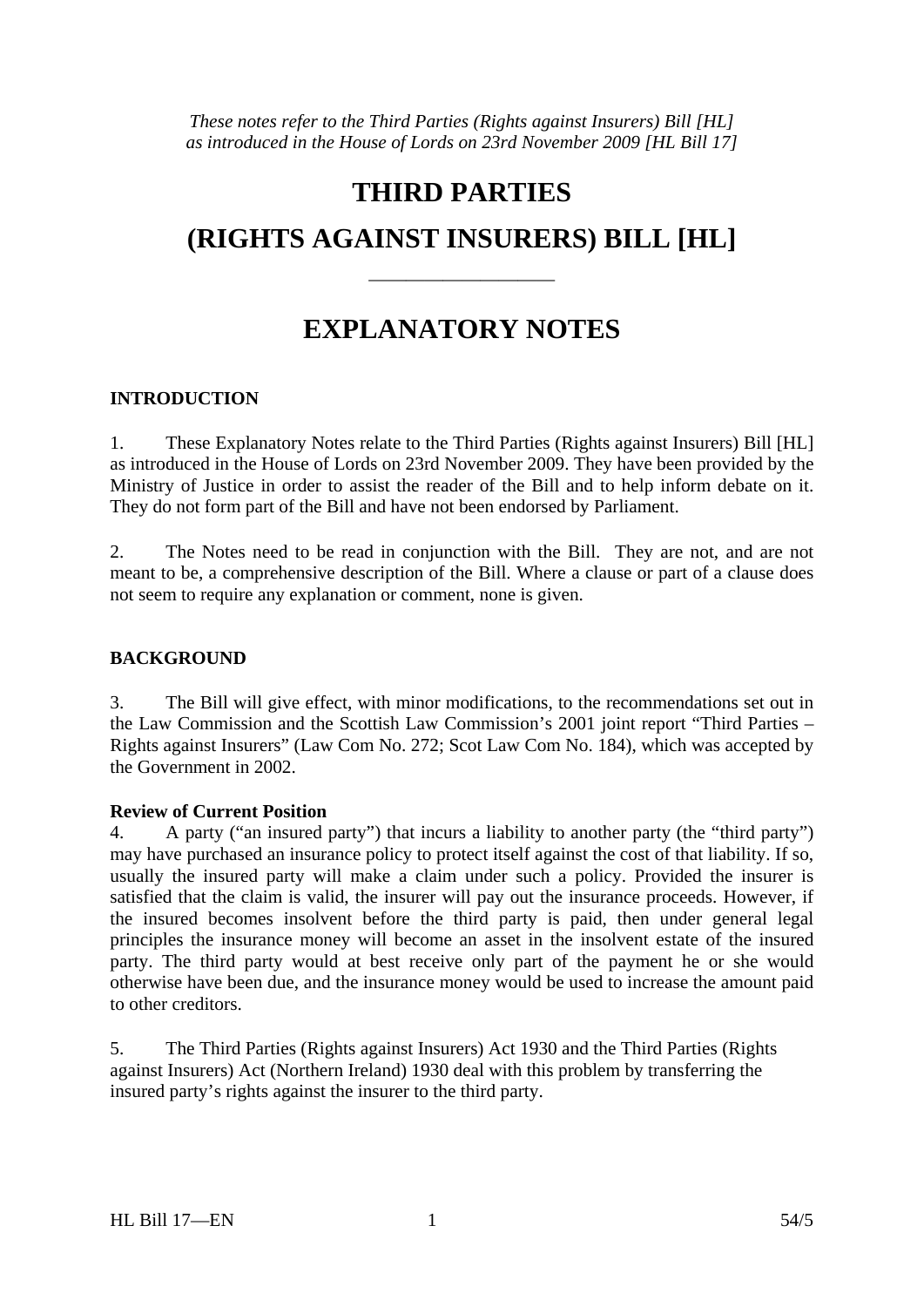6. However, the 1930 Acts do not work as well as they should, and insolvency law has changed considerably since 1930. The 1930 Acts can be expensive and time-consuming to use. Details of the deficiencies in the operation of the 1930 Acts are set out in the Law Commissions' Report.

## **SUMMARY OF REFORMS**

#### **Rights of Action for the Third Party**

7. *Multiple proceedings*: Under the 1930 Acts, a third party cannot issue proceedings against an insurer without first establishing the existence and amount of the insured's liability. This may involve expensive and time-consuming legal proceedings. The Bill removes the need for multiple sets of proceedings by allowing the third party to issue proceedings directly against the insurer and resolving all issues (including the insured's liability) within those proceedings. Under the Bill the third party has the choice of using either the new method of single proceedings established by the Bill, or the existing method of first establishing the liability of the insured before initiating proceedings against the insurer.

8. *Defunct bodies*: Under the 1930 Acts, if the insured is a defunct body which has been struck off the register of companies, the third party may first have to take proceedings to restore it to the register in order to be able to sue it. In removing the need for the third party to sue the insured, the Bill also removes the need for such restoration.

9. *Information rights*: The Bill improves the third party's rights to information about the insurance policy, allowing the third party to obtain information at an early stage about the rights transferred to him or her in order to enable an informed decision to be taken about whether or not to commence or continue litigation.

#### **Insurer's Defences**

10. The Bill retains the general approach of the 1930 Acts that the rights transferred to the third party will be subject to the defences which the insurer could use against the insured. However, it introduces three exceptions which are designed to ensure that a third party is not prevented from enforcing his or her rights.

#### **Scope**

11. The Bill updates the law to reflect changes in insolvency law since the 1930s. This includes providing for rights to be transferred to a third party where an insured is facing financial difficulties and enters into certain alternatives to insolvency such as voluntary procedures between the insured and the insured's creditors.

12. The Bill applies to voluntarily-incurred liabilities such as liabilities covered by legal expenses insurance, health insurance and car repair insurance. There was some doubt as to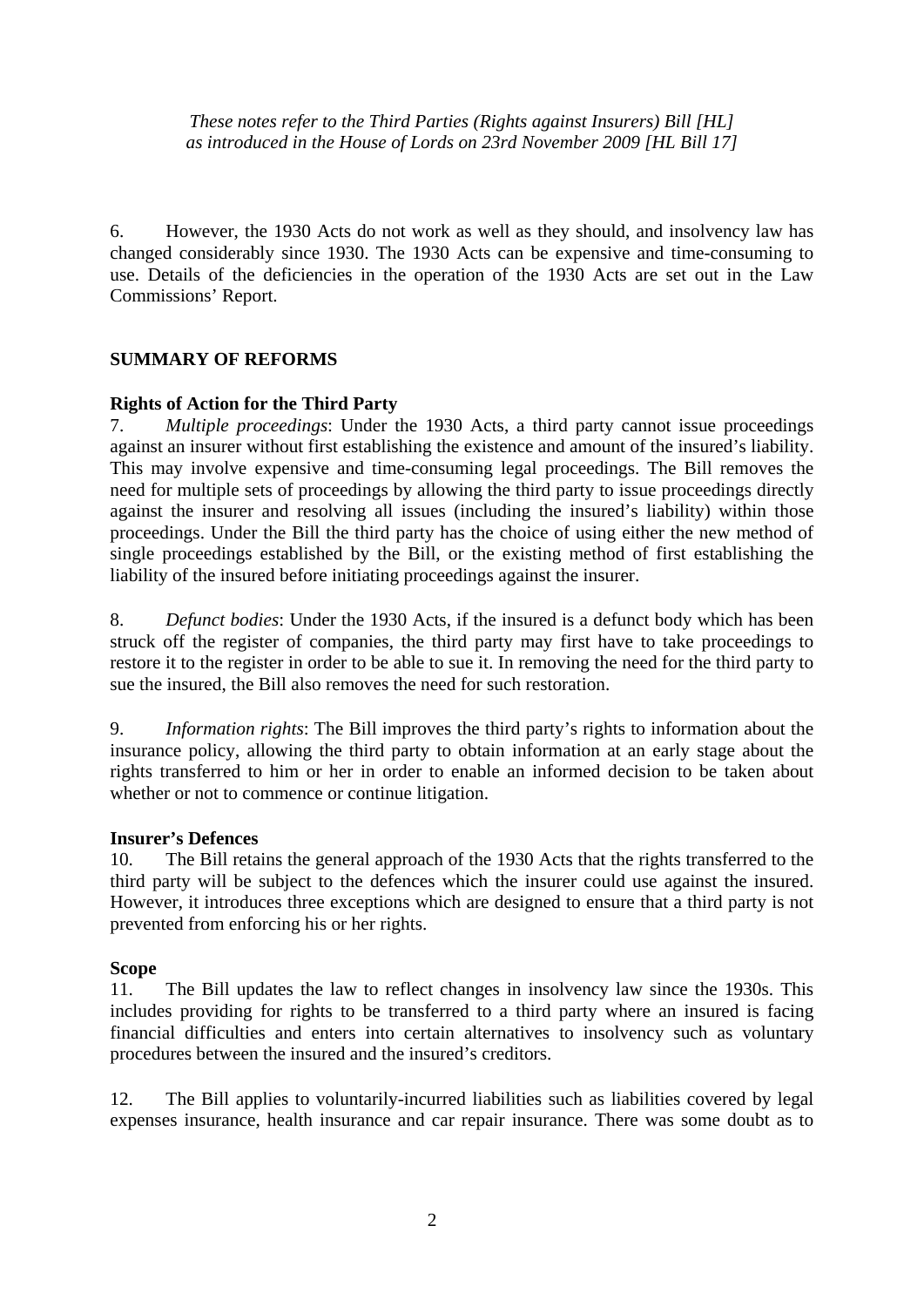whether the 1930 Acts applied to such liabilities. The Bill also addresses the issue of its application in cases with a cross-border element.

## **TERRITORIAL EXTENT AND APPLICATION**

13. This Bill extends to the United Kingdom, apart from clause 2 and paragraphs 3 and 4 of Schedule 1 which do not extend to Scotland and clause 3 which extends to Scotland only.

14. The subject matter of this Bill is reserved to the United Kingdom Parliament in relation to Scotland and Northern Ireland. In relation to Wales the matter is not devolved.

15. This Bill does not contain any provisions falling within the terms of the Sewel Convention. Because the Sewel Convention provides that Westminster will not normally legislate with regard to devolved matters in Scotland without the consent of the Scottish Parliament, if there are amendments relating to such matters which trigger the Convention, the consent of the Scottish Parliament will be sought for them.

16. With regard to Northern Ireland, the Bill does not contain any provisions that are specifically for a transferred purpose. A Legislative Consent Motion will not be necessary unless the Bill is amended to include matters that are devolved to Northern Ireland.

17. The Bill does not contain provisions which fall within the legislative competence of the National Assembly for Wales and so a Legislative Consent Motion will not be necessary; neither does it affect the competence of the Welsh Ministers.

## **COMMENTARY ON CLAUSES**

## **Clause 1: Rights against insurer of insolvent person etc**

18. Clause 1 sets out when a statutory transfer of rights occurs and specifies when the third party may enforce those rights.

19. *Subsections (1) and (2*) effect a transfer of rights of an insured under an insurance contract to a third party. Subsection (1)(a) effects a transfer where the insured, who is already subject to one of the procedures listed in clause 4, 6 or 7, incurs a liability towards the third party. Subsection (1)(b) effects a transfer where an insured, who is already subject to a liability to the third party, subsequently becomes subject to one of the procedures listed in clauses 4 to 7.

20. *Subsection (3)* provides that the third party may initiate proceedings against the insurer without having first established the liability of the insured. This is a change from the 1930 Acts. However, subsection (3) also states that before the third party can *enforce* rights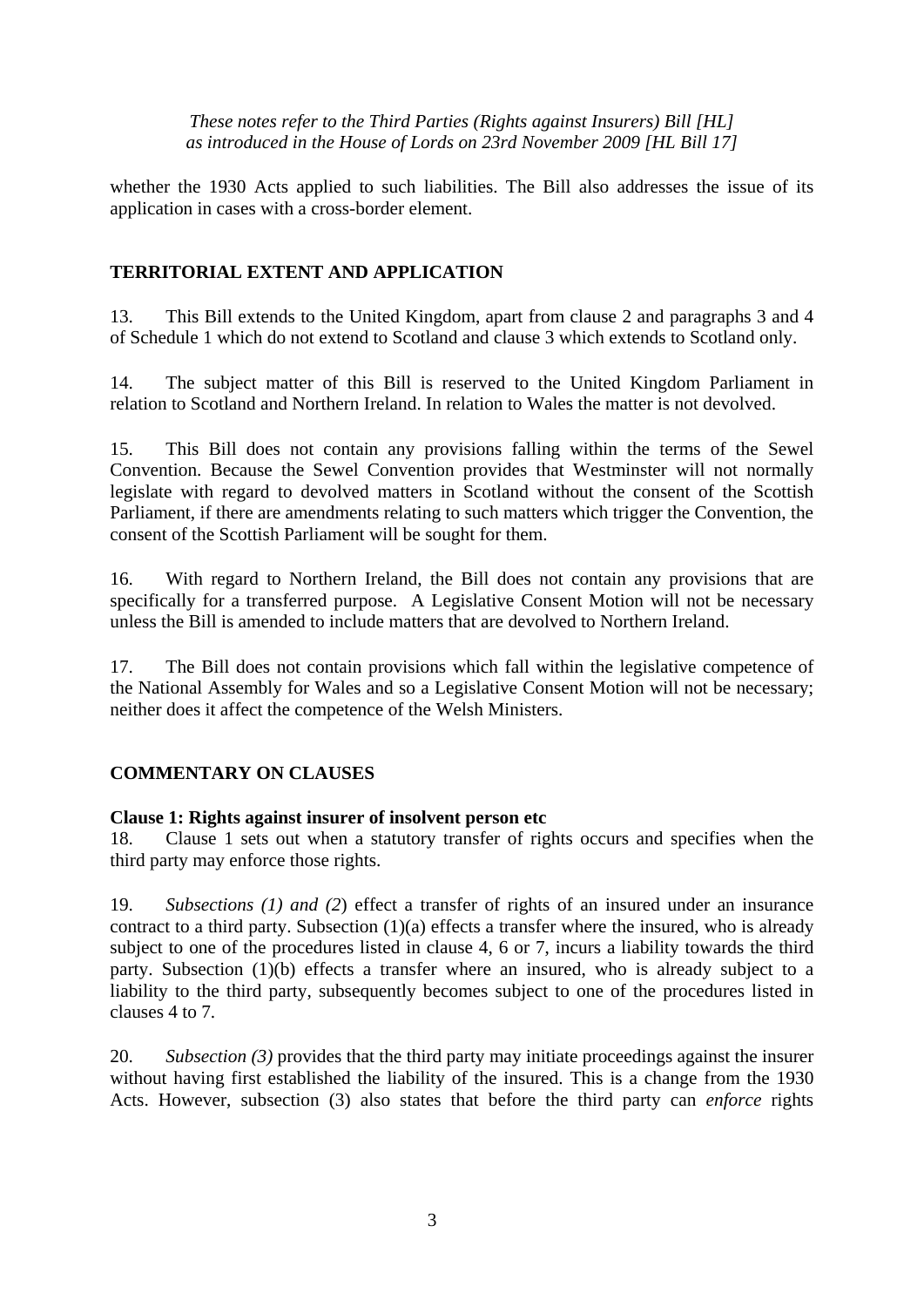transferred under clause 1 against the insurer, he or she must establish the liability of the insured. The liability of the insured and the insurer may be established in one set of proceedings.

21. *Subsection (4)* sets out how a liability can be established.

## **Clause 2: Establishing liability in England and Wales and Northern Ireland**

22. This clause introduces, for England and Wales and Northern Ireland, a new mechanism to enable a third party to bring proceedings against an insurer without first establishing the fact and amount of the insured's liability.

23. *Subsections (1) and (2)* entitle a third party who has received a transfer of rights, but who has not yet established that the insured is liable, or has proved that the insured is liable, but has not proved the amount of that liability, to bring proceedings against the insurer.

24. *Subsection (2)* enables a third party to seek declarations (one or both of which can be asked for by the third party) from the court in proceedings against the insurer. The first declaration (provided for in subsection  $(2)(a)$ ) will contain the court's decision on the third party's allegation that the insured is liable to him. The second declaration (provided for in subsection (2)(b)) will contain the court's decision as to whether the insurance policy covers the liability incurred by the insured against the third party.

25. *Subsection (3)* provides that the third party is entitled to the declaration(s) requested where he or she has proven his or her case. In the absence of this provision, a decision on whether to grant the declarations applied for would be within the discretion of the court.

26. *Subsection (4)* enables an insurer facing a claim from a third party using the mechanism in this clause and claiming a declaration as to the insured's liability (under subsection  $(2)(a)$ ) to rely on any defence which would have been available to the insured had proceedings been taken against the insured (for example, estoppel, contributory negligence etc.).

27. *Subsection (5)* adjusts the operation of subsection (4) in the specific circumstances set out in clause 12(1).

28. *Subsection (6)* empowers a court to give "the appropriate judgment" where the court has made a declaration the effect of which is that the insurer is liable to the third party. In many cases, this will be a judgment for a particular sum of money. However, if argument on the amount of the liability has been postponed, either to a later court hearing or to arbitration, the court might grant judgment for damages to be assessed.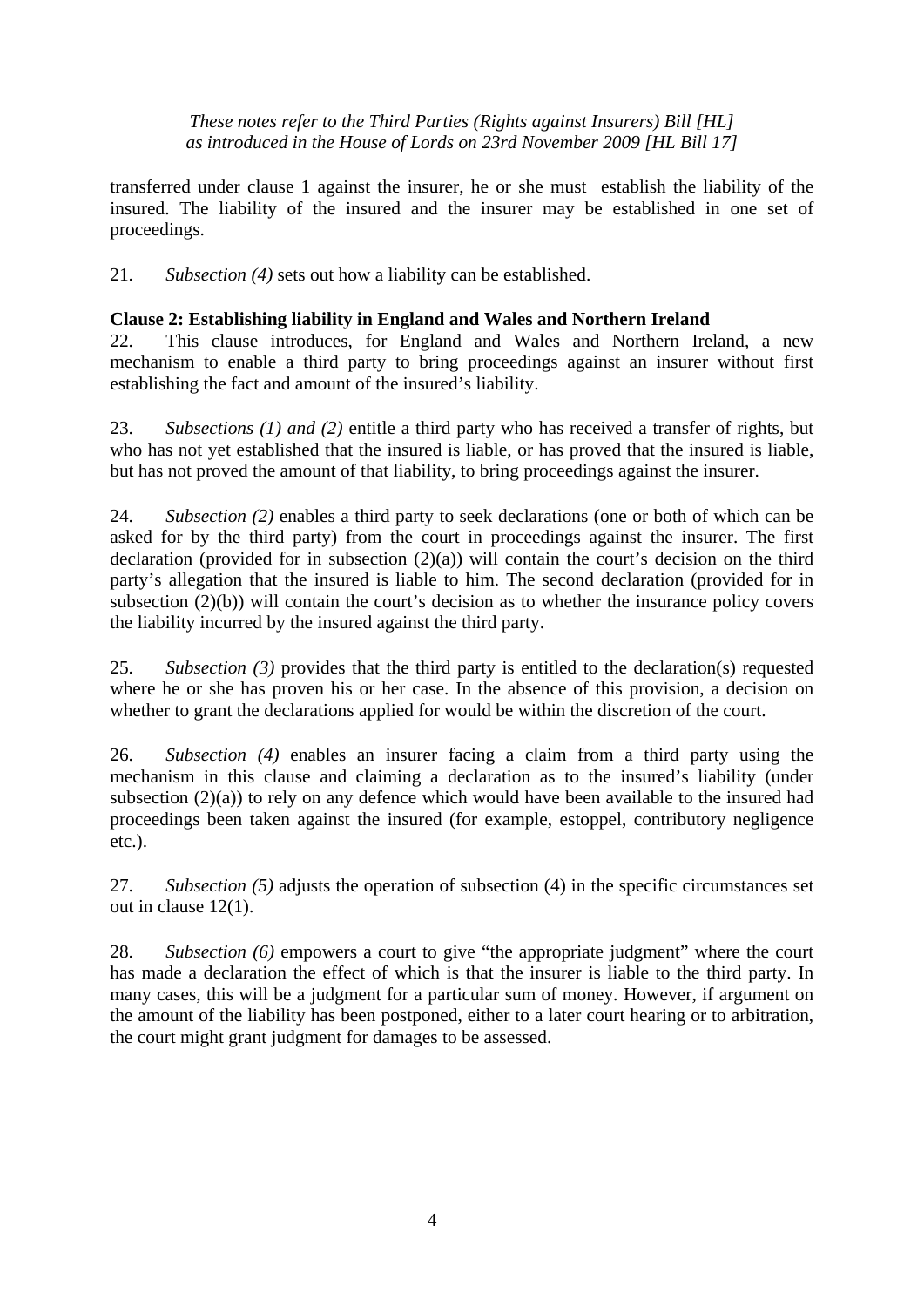29. *Subsections (7) and (8)* extend the benefit of the new mechanism to third parties who are entitled or obliged, by a provision in the insurance contract, to resolve the issue of the insurer's liability in arbitration proceedings.

30. *Subsection (9)* provides that a third party who uses the new mechanism and applies for a declaration under subsection (2)(a) may join the insured as a defendant to the action at the outset. It will be possible to join the insured later in the proceedings in accordance with rules of court.

31. However, if a third party chooses not to join the insured as a defendant, the court may be required to make a declaration under subsection  $(2)(a)$  concerning the insured's obligations, in the absence of the insured. It would be inappropriate if a declaration made in such circumstances bound the insured. Accordingly, the effect of *subsection (10)* is that an insured is only bound if he or she is a defendant to the third party's claim.

32. In addition, it is intended that amended rules of court will require a third party to inform the insured of his or her action against the insurer, which will give the insured the option of applying to be joined as a defendant.

#### **Clause 3: Establishing liability in Scotland**

33. This clause introduces a new mechanism for establishing liability in Scotland. The subsections mirror those of clause 2, except that there is no equivalent to clause 2(3). This is because a declarator is not a discretionary remedy.

#### **Clause 4: Individuals**

34. *Subsections (1), (2) and (3)* list the circumstances in which an individual is a "relevant person" for the purposes of the Bill in England and Wales, Scotland and Northern Ireland respectively.

35. *Subsection (4)* provides that a person in respect of whom a debt relief order made under Part 7 of the Insolvency Act 1986 is in force is only a relevant person if the liability is incurred before he or she becomes subject to the order. This is because a debt relief order has no effect on liabilities incurred after the order is made.

36. After the recall or reduction of a sequestration award made against an insured under Scots law, the insured will no longer be subject to one of the events capable of triggering a statutory transfer. Accordingly *subsection (5)* provides that the rights that were transferred under clause 1 are re-transferred to the insured.

37. *Subsection (6)* states that where an insured is discharged under Scots law, but the discharge order is subsequently recalled or reduced, then the order shall be treated as never having been made and thus will have no effect on the rights of a third party under the Bill.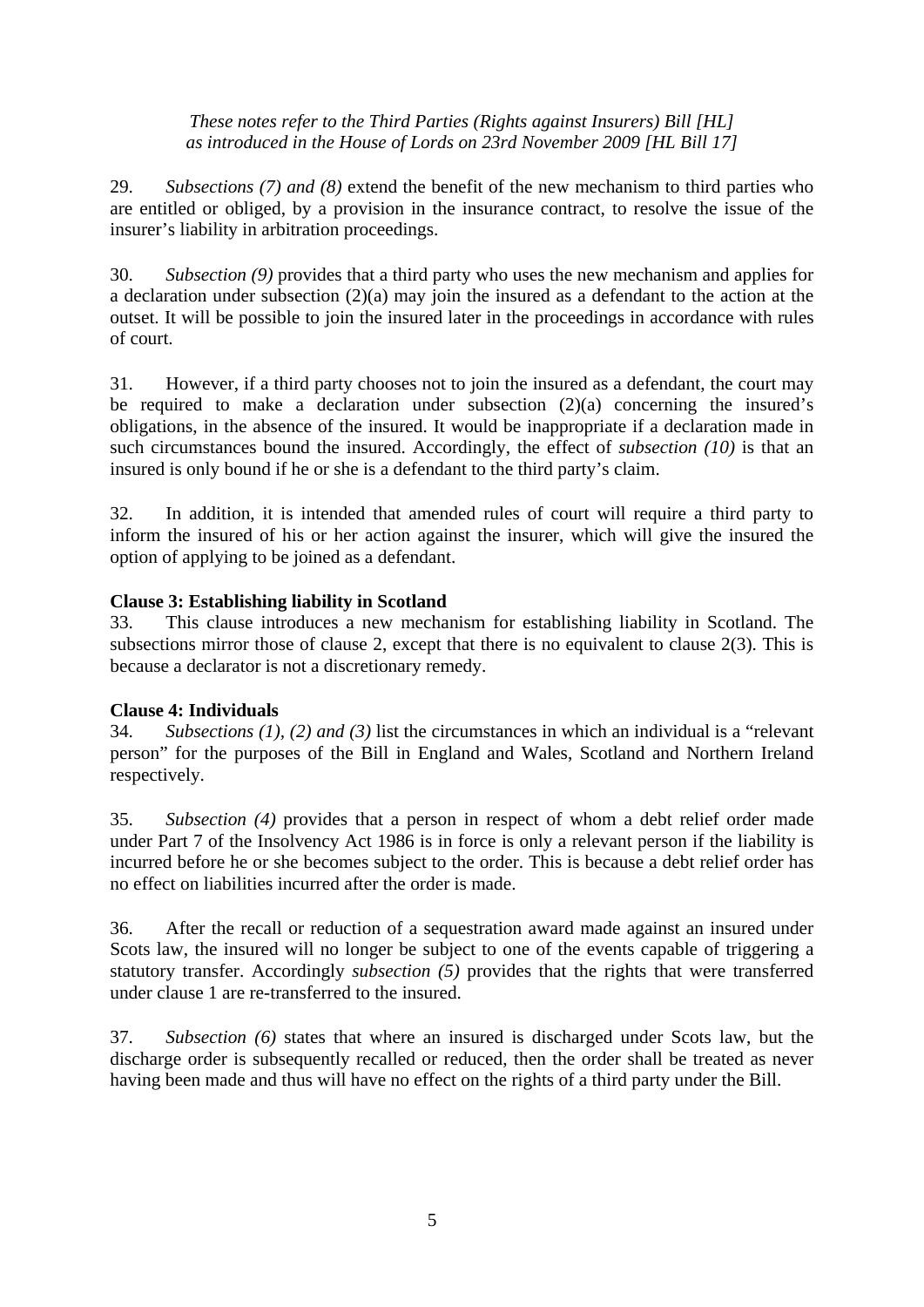#### **Clause 5: Individuals who die insolvent**

38. *Subsection (1)* provides that a statutory transfer from a deceased insured takes place only where the debtor dies insolvent subject to a liability against which he or she is insured (a transfer under clause 1(1)(b)). As an insured individual cannot incur liability after death there is no need to allow for the possibility of a transfer in these circumstances (a transfer under clause 1(1)(a)). *Subsection (2)* lists the events that must occur after an insured's death for him or her to be regarded as having died insolvent.

#### **Clause 6: Corporate bodies etc**

39. *Subsections (1) to (4)* list the circumstances in which a body corporate or an unincorporated body is a "relevant person" for the purposes of the Bill. The Bill brings about a statutory transfer whether the insured is a limited company, a partnership, a limited liability partnership or some other entity subject to the procedures listed in this clause.

40. *Subsections (5) and (6)* limit the circumstances in which a transfer is effected in the case of some of the procedures listed in the previous subsections. These restrictions prevent transfers from occurring in cases in which the third party's position is unaffected by the procedure to which the insured is subject.

41. After the recall or reduction of a sequestration award made against an insured under Scots law, the insured will no longer be subject to one of the events capable of triggering a statutory transfer. Accordingly *subsection (7)* provides that the rights that were transferred under clause 1 are re-transferred to the insured.

42. *Subsection (8)* states that where an insured is discharged under Scots law, but the discharge order is subsequently recalled or reduced, then the order is to be deemed as never having been made and thus will have no effect on the rights of a third party under the Bill.

## **Clause 7: Scottish trusts**

43. In Scotland, the trust estate itself can be subject to sequestration, a protected trust deed or a judicial composition. These procedures are provided for in clause 7.

## **Clause 8: Limit on rights transferred**

44. This clause ensures that a third party does not receive a right to recover from the insurer any amounts in excess of the insured's liability. The rights of the insured against the insurer are preserved in respect of any amount that is due under the insurance policy but not payable to the third party. An example is where the insurer is obliged by the policy not only to indemnify the insured in full but also to reimburse the insured for costs incurred in mounting a defence to a third party's claim or in seeking advice on whether a third party's claim is likely to be successful. These costs would, by virtue of clause 8, be payable under the policy but not recoverable by the third party (the insured would retain the right to claim them).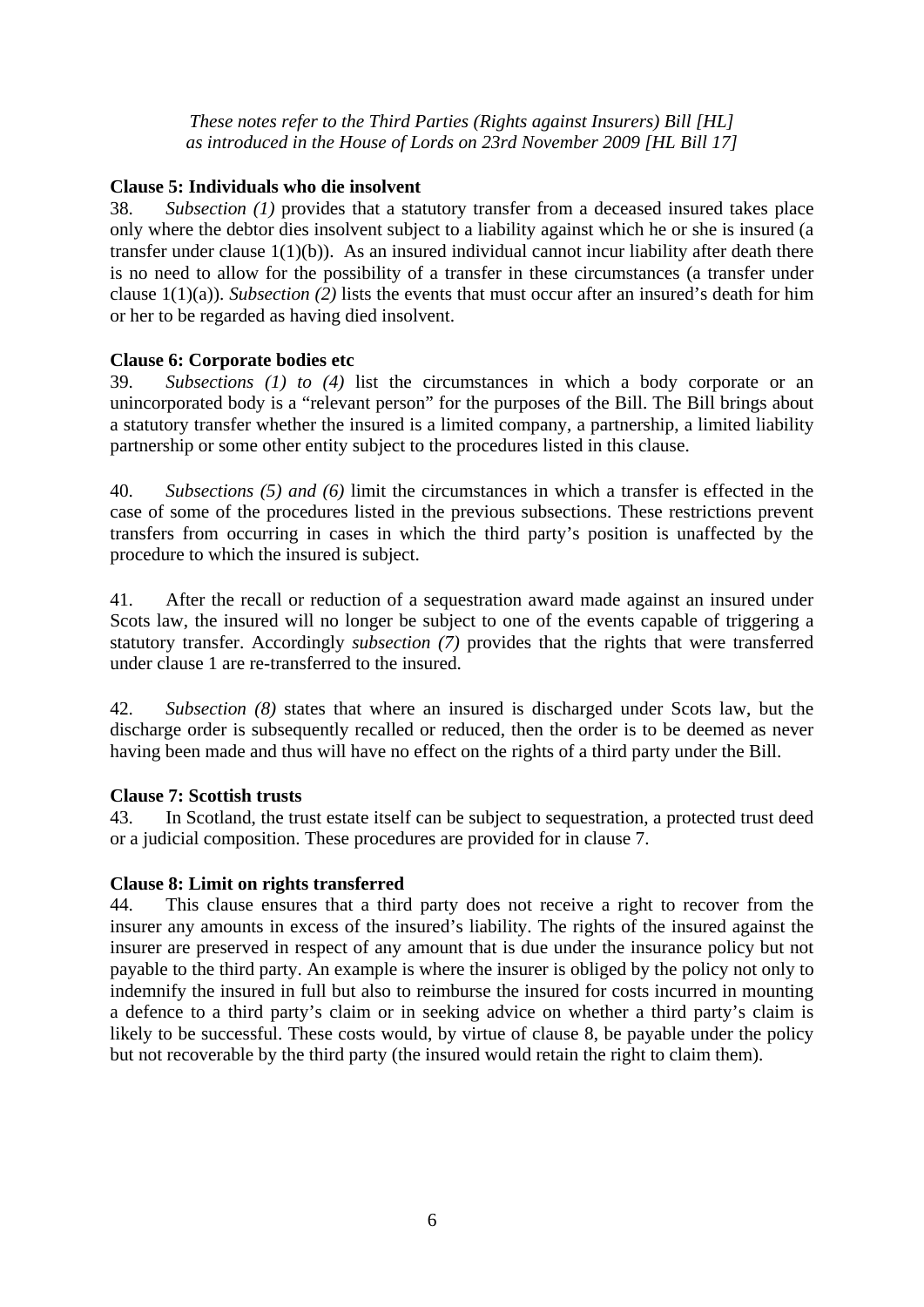## **Clause 9: Conditions affecting transferred rights**

45. The rights transferred to the third party are subject to all of the defences which the insurer could use against the insured, but for three exceptions in this clause. These prevent an insurer from defeating a third party's claim by relying on certain technical defences, based on conditions in the insurance contract.

46. *Subsection (2)* relates to conditions in the insurance contract that require the insured to do something. Where such a condition exists and the third party, rather than the insured, has done the thing required by the condition, subsection (2) deems that the thing required has been done for the purposes of the condition. For example, where the insured has not given notice of the claim but the third party has personally informed the insurer of the claim within the period prescribed in the insurance contract, the requirement to give notice is deemed to have been fulfilled and the insurer will not be able to rely on non-fulfilment of the condition as a defence.

47. *Subsection (3)* relates to any condition in the insurance contract that requires the insured to provide continuing information and assistance to the insurer once notice has been given of the claim. Where the insured is incapable of fulfilling such a condition because it is no longer in existence (because it is a company that has been dissolved or an individual who has died), subsection (3) provides that the transferred rights are not subject to that condition.

48. *Subsection (4)* provides, however, that a condition requiring information and assistance does not include a condition requiring the insured to give notice of a claim to the insurer. But as explained above, if a third party complies with such notice requirements, it will be treated as having been done by the insured.

49. *Subsections (5) and (6)* concern "pay-first" clauses, namely provisions in an insurance contract requiring the insured to pay sums due to the third party before any right to indemnity can arise. The House of Lords held in *The Fanti and the Padre Island* [1991] 2 AC 1 that a third party's claim under rights transferred by the 1930 Acts is worthless if the insurance contract contains such a clause. Subsection (5) abrogates this rule, ensuring that a pay-first clause will not apply to rights transferred under the Bill. Subsection (6) limits the effect of subsection (5), preserving the rule in *The Fanti and the Padre Island* in cases of marine insurance (except in relation to death or personal injury claims).

## **Clause 10: Insurer's right of set off**

50. This clause preserves the insurer's rights to deduct money owed to it by the insured from the monies payable to the third party. For example, this ensures that if the insured has not paid all the premiums for the insurance policy, the insurer can deduct those unpaid premiums when paying the third party's claim, to the extent to which it would have been entitled to do so had the claim been brought by the insured.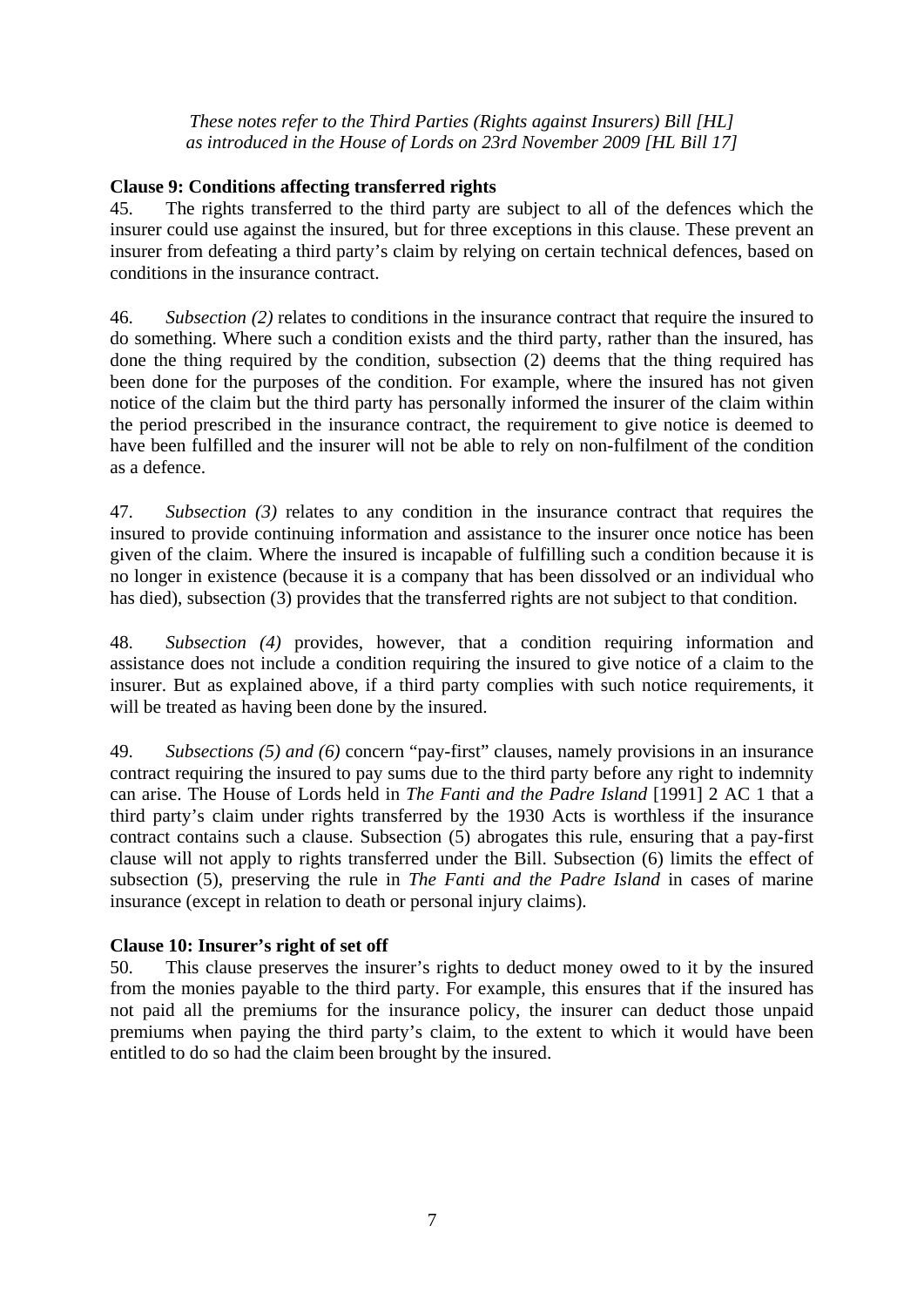## **Clause 11: Information and disclosure for third parties and Schedule 1**

51. This clause introduces Schedule 1, which confers on the third party rights to obtain information about the insurance policy.

#### **Schedule 1: Information and disclosure for third parties**

52. It was arguable that the right to information under the 1930 Acts was restricted because it did not arise until the liability of the insured had been established. The Court of Appeal held in *Re OT Computers Ltd (In Administration)* [2004] EWCA Civ 653 that a third party may make a request for information under section 2 of the 1930 Acts before the insured's liability has been established. The Bill allows third parties to obtain information about the rights transferred to them in order to enable an informed decision to be taken on whether or not to commence or continue litigation.

#### *Paragraph 1: Notices requesting information*

53. Paragraph 1 sets out the right to request information. The information which may be requested is listed at sub-paragraph (3). Sub-paragraphs (1) and (2) distinguish between requesting information from the party liable (the insured or potentially insured) and requesting information from other persons. Sub-paragraph (2) enables a third party to request information from *any* person that he or she reasonably believes could provide the information. This will include (amongst others) insurers, brokers and other persons authorised to hold policy information. The distinction between the person liable and others is intended to strike the correct balance between allowing third parties to obtain relevant information and minimising speculative requests for information to persons other than the party liable.

54. *Sub-paragraph (1)* provides that a person (A) may request information by notice in writing from a person who A reasonably believes has incurred liability to A and who A reasonably believes is a relevant person as defined in clauses 4 to 7.

55. *Sub-paragraph (2)* provides that a person (A) may request information by notice in writing from any other person if A reasonably believes that: a liability has been incurred to A, the person who incurred the liability is insured against it under a contract of insurance, rights of that person have been transferred to A under clause 1 and the other person is able to provide such information falling within sub-paragraph (3) as the notice specifies.

56. *Sub-paragraph (6)* requires a person to explain the basis on which he or she is entitled to request information in the notice.

## *Paragraph 2: Provision of information where notice given under paragraph 1*

57. Paragraph 2 outlines what a person receiving a notice requesting information under paragraph 1 must do. *Sub-paragraph (1)* provides that the person must, within 28 days of receiving the notice, provide the person who requested the information with that information or, if he or she is unable to provide the information, notify the person who has requested the information why he or she cannot provide it.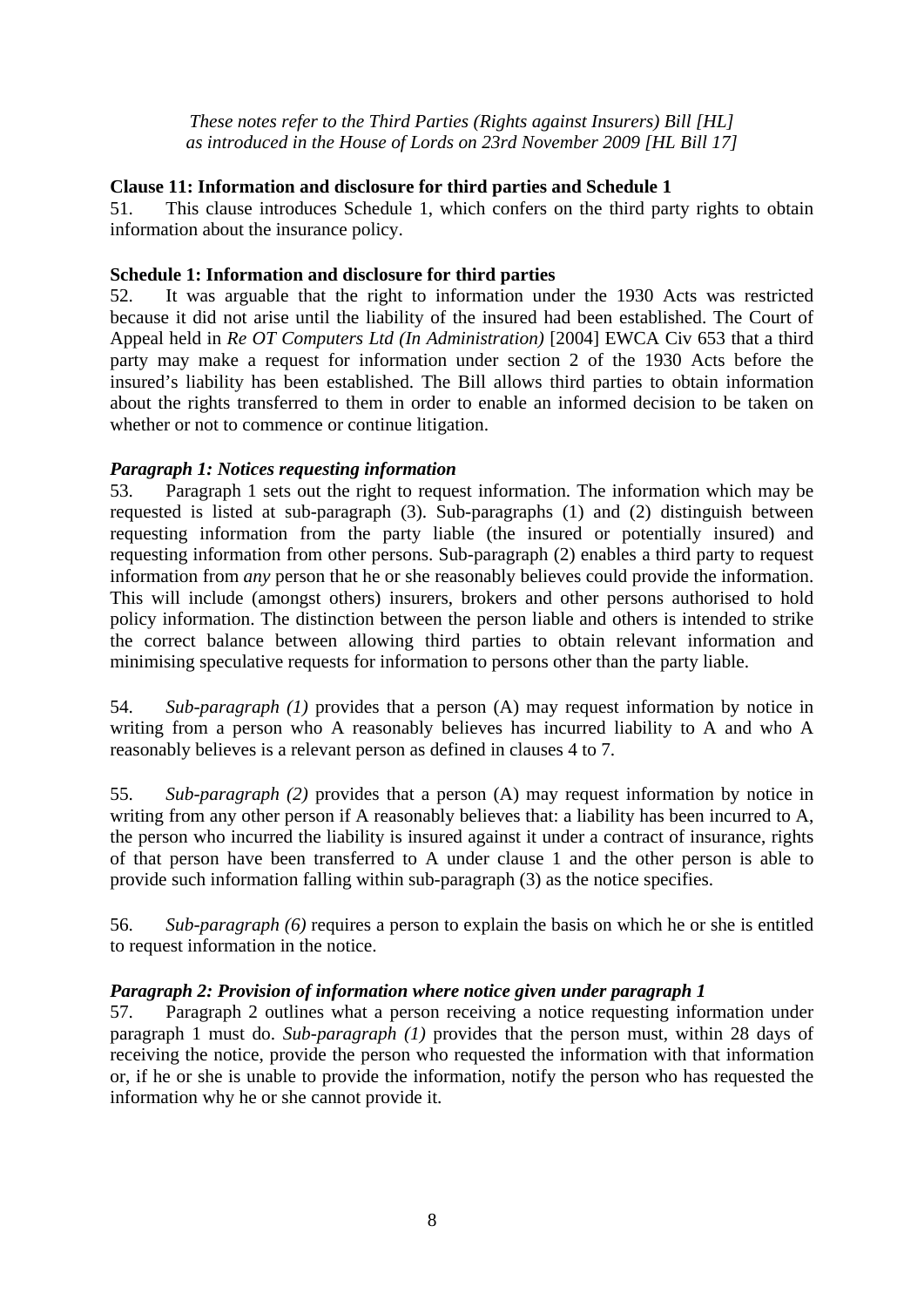58. *Sub-paragraph (2)* applies where a document is no longer in the control of the person who received the notice, but at one time the document was under his or her control, and the person knows or believes it is under another person's control. The sub-paragraph requires the person to provide whatever particulars he or she can as to the nature of the information and the identity of the person who now has the document to the person requesting information. Again this is to be done within 28 days of receipt of the notice.

59. *Sub-paragraph (3)* provides for the duty to disclose to be enforceable by court order in the event of non-compliance. The court in question in any given case will be determined in accordance with rules of court.

60. *Sub-paragraph (4)* exempts from the duty to provide information as outlined in this paragraph information to which legal professional privilege, or in Scotland, confidentiality as between client and professional legal adviser, could be claimed and maintained.

## *Paragraph 3: Notices requiring disclosure: defunct bodies*

61. Paragraphs 3 and 4 provide a mechanism similar to that under paragraphs 1 and 2 in relation to defunct bodies. One of the purposes of the Bill is to remove the need for third parties to restore a defunct body to the register of companies in order to initiate proceedings against it. Allowing the third party to bring proceedings directly against the insurer removes one of the reasons for restoring a body to the register. The other reason third parties may need to restore a defunct body to the register is in order to obtain information from that body which cannot be obtained from the insurer. The mechanism under paragraphs 3 and 4 removes the need for this by allowing the third party to request information directly from persons related to the defunct body.

62. These persons are described at paragraph 3(2). They are those who were employees or officers of the body immediately before the transfer of rights under clause 1, insolvency practitioners in relation to the defunct body or a person acting as the official receiver in relation to the winding up of the body.

63. Paragraph 3(3) requires a notice requesting information to be accompanied by particulars of claim in relation to the proceedings. This is required even where in the case of arbitration proceedings no particulars of claim are required to be served. The person requesting information has, therefore, the same rights whether he is involved in court proceedings or arbitration proceedings.

64. Paragraphs 3(4) and (5) explain when a body is defunct for the purposes of this paragraph.

## *Paragraph 4: Disclosure and inspection where notice given under paragraph 3*

65. Paragraph 4 imposes the same duties on persons receiving a notice given under paragraph 3 as would have been imposed by the court had the defunct body been restored to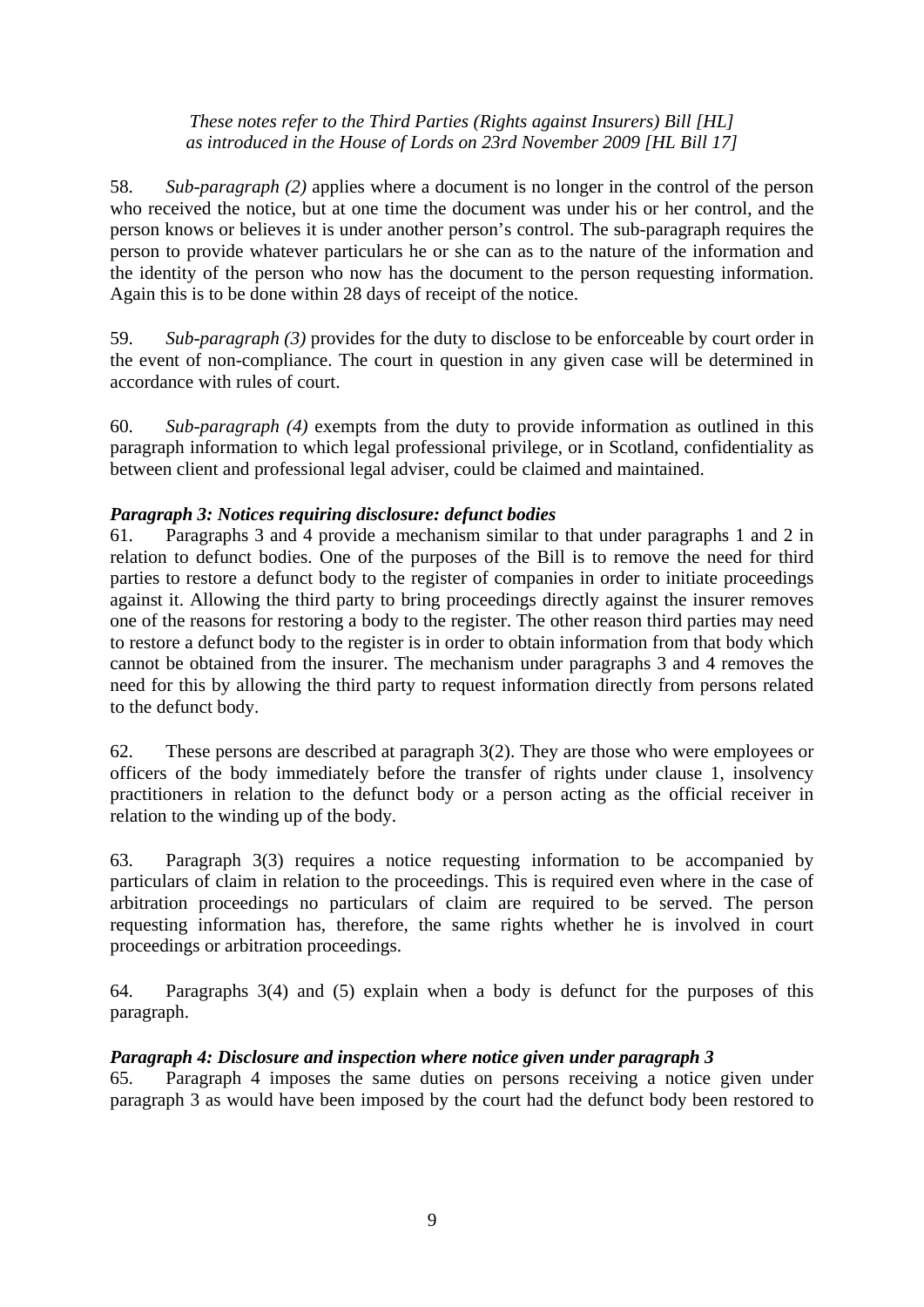the register and orders for standard disclosure obtained. *Sub-paragraphs (1) and (2)* do this by applying the corresponding duties under the rules of court of the relevant jurisdiction, subject to the provisions of this paragraph and any other necessary modifications.

66. Paragraph 4(3) provides for a 28 day period for service of a list of documents if this is required under sub-paragraphs (1) and (2). The duty to serve a list of documents is enforceable under the rules of court.

67. Paragraph 4(4) provides that the duty of disclosure on those who have served a list of documents under this paragraph is not ongoing. There is no duty to disclose a document that the person did not have at the time the list was served.

#### *Paragraph 5: Avoidance*

68. This paragraph prevents the insurance contract from being drafted so as to nullify the effect of Schedule 1.

#### *Paragraph 6: Other rights to information etc*

69. This paragraph ensures that the rights to information outlined in paragraphs 1 or 3 are in addition to any other such rights to information, for example rights under the Civil Procedure Rules.

#### *Paragraph 7: Interpretation*

70. This paragraph explains when a person is to be considered able to provide information, and when a document is to be considered to be in a person's control, for the purposes of Schedule 1.

#### **Clause 12: Limitation and prescription**

71. This clause sets out rules governing when an action to enforce rights transferred by the Bill will be time-barred.

72. *Subsections (1) to (3)* govern the situation where a third party is already involved in proceedings against the insured and the limitation period or period of prescription governing those proceedings has expired. These subsections ensure that if the third party has issued proceedings against the insured in time, the third party will not be time-barred from issuing fresh proceedings against the insurer for a declaration under clause  $2(2)(a)$  (or declarator under clause 3(2)(a)).

73. In the absence of these subsections, fresh proceedings against the insurer using the new mechanism in clause 2 or 3 would in these circumstances be time-barred. This would not matter if the third party could join the insurer to the existing proceedings against the insured. However, it is likely that this will not be possible under procedural rules which comply with section 35 of the Limitation Act 1980. These subsections therefore ensure that the new mechanism provided by the Bill is available to third parties in these circumstances.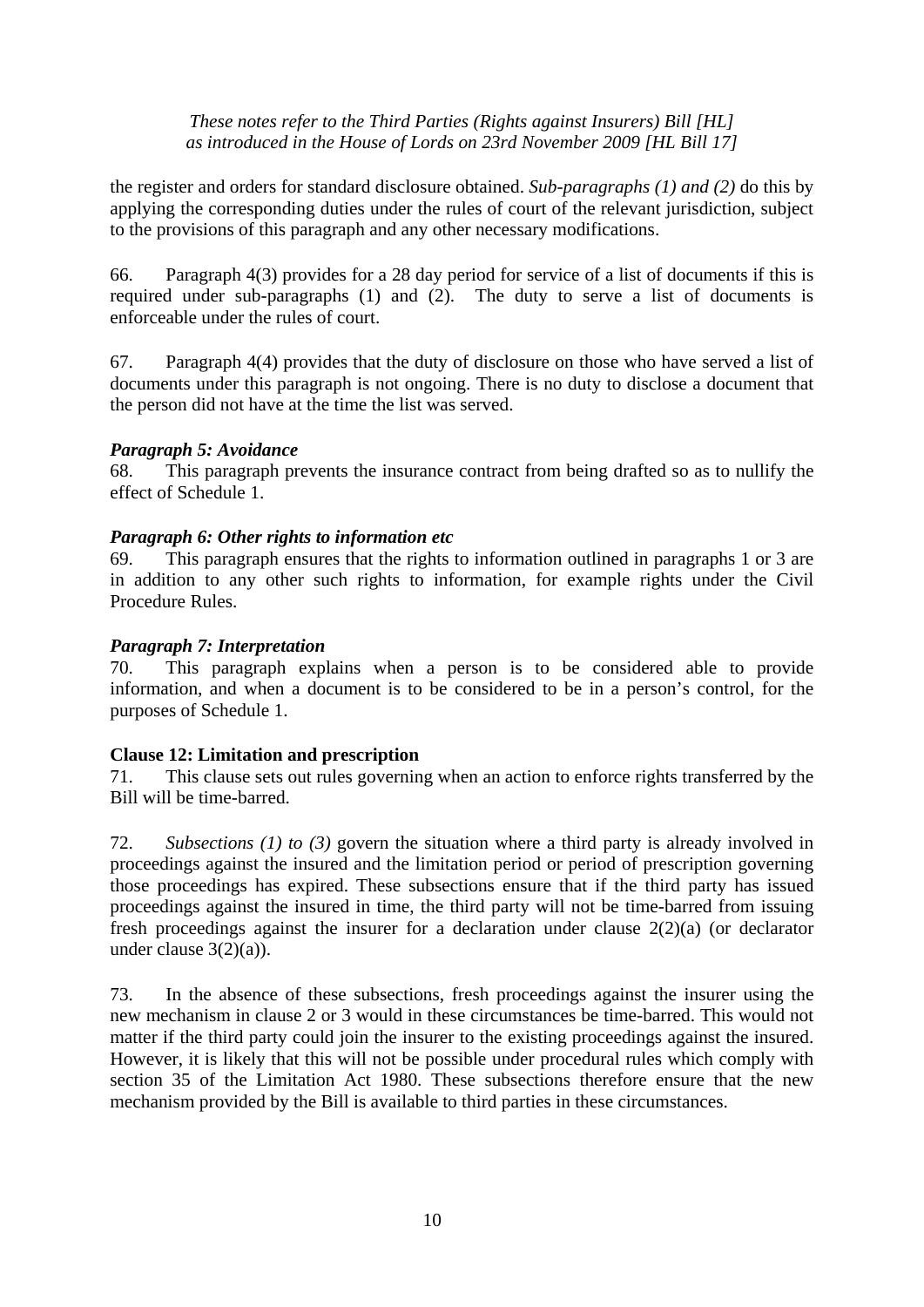74. *Subsection (4)* applies where the insured's liability has already been established (see clause 1(4)). It ensures that the Bill does not alter the date on which the relevant limitation period or period of prescription for proceedings against the insurer starts.

## **Clause 13: Jurisdiction within the United Kingdom**

75. This clause sets out what is to happen in cases in which the third party is domiciled in one part of the United Kingdom, and the insurer is domiciled in another. It provides the third party with the choice to issue proceedings either in his or her own place of domicile or in that of the insurer, regardless of any contrary provisions in the insurance contract. In the absence of this provision, proceedings brought by a third party under the Bill against an insurer domiciled within the United Kingdom would be within the scope of Council Regulation (EC) 44/2001 and would therefore be governed by Schedule 4 to the Civil Jurisdiction and Judgments Act 1982 and any relevant clause in the insurance contract. The result might in these circumstances be that the third party is prevented from suing the insurer in the courts of his or her own place of domicile.

## **Clause 14: Effect of transfer on insured's liability**

76. This clause sets out the effect of the statutory transfer on the third party's rights against the insured. The clause seeks to remove the uncertainty under the 1930 Acts about whether a third party can recover from the insured any of his or her debt which he or she is entitled to recover from the insurer under transferred rights. The Bill provides that the third party is not entitled to do so.

77. *Subsection (1)* provides that a third party may not seek to enforce his or her rights against the insured to the extent that there is valid insurance in place covering the liability. This is because the insured's rights against the insurer under the insurance policy have been transferred to the third party. The third party will only be able to seek payment from the insured to the extent that the insurance policy is ineffective – that is, where there is a gap between what is covered by the insurance policy (referred to as the "amount recoverable from the insurer") and the full amount of the liability.

78. *Subsections (2) and (3)* cater for the situation where an insured has become a relevant person as a result of a voluntary procedure. These provisions preserve the ability of the third party to recover from the insured the amount by which the liability exceeds the amount recoverable from the insurer. However, the voluntary procedure will apply to the amount of liability which the third party could seek to recover from the insured, so it may affect the amount which is actually recoverable.

79. *Subsections (4) and (5)* play a similar role to subsections (2) and (3) in respect of a liability subject to a composition approved in accordance with Schedule 4 to the Bankruptcy (Scotland) Act 1985. They remove, either partially or completely, the third party from the scope of this voluntary procedure.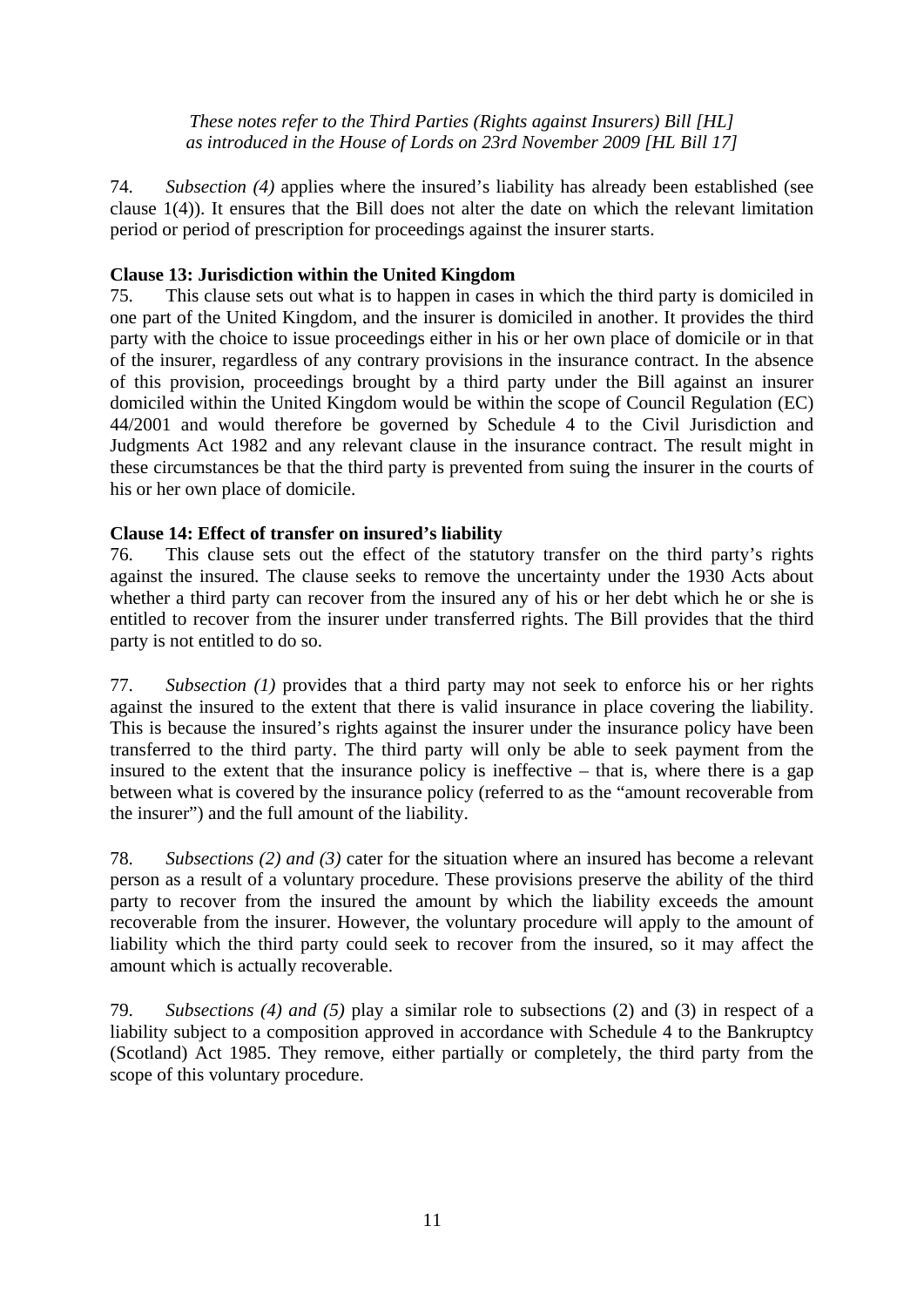80. *Subsection (6)* defines the term "amount recoverable from the insurer", used in subsections (1), (3) and (5). Subsection (6) provides that in calculating the "amount" recoverable from the insurer", that amount does not include any money which cannot be recovered, because:

- a) the insurer itself has also become a "relevant person", and is therefore unable to pay the debt, or
- b) the contract of insurance provides for a limit on funds available to meet claims which fall in the same category as the third party's claim.

81. The effect of subsection (6) is therefore to protect a third party where he or she is unable to recover from the insurer, due to either of the circumstances outlined above. Any amount that the third party is unable to recover for these reasons will not be treated as part of the "amount recoverable from the insurer" for the purposes of subsections  $(1)$  to  $(5)$ , and so the third party will be entitled to recover that amount from the insured instead.

82. *Subsection (7)* relates to the Financial Services Compensation Scheme established by virtue of Part 15 of the Financial Services and Markets Act 2000. A third party may be eligible to make a claim under the scheme in respect an amount which he or she cannot recover from the insurer because of the insurer's own financial difficulties. If a third party is eligible but does not make such a claim, this may reduce the amount he or she will be able to claim from the insured.

#### **Clause 15: Reinsurance**

83. Clause 15 provides that the Bill does not apply where the liability incurred referred to in clause 1(1) is itself a liability incurred by an insurer under a contract of insurance. The effect of this clause is that the Bill does not apply to reinsurance.

#### **Clause 16: Voluntarily-incurred liabilities**

84. *Tarbuck v Avon Plc* [2001] 2 All ER 503 held that the Third Parties (Rights against Insurers) Act 1930 did not apply to claims for legal expenses insurance. The Law Commissions indicated that the same reasoning would apply to insurance for other voluntarily-incurred expenses, such as health or car repair insurance. The decision in *Tarbuck* was distinguished by the Court of Appeal in *Re OT Computers Ltd (In Administration)* [2004] EWCA Civ 653. The Bill therefore provides that a third party will be able to make a direct claim against the insurer even if the insurance covered liabilities voluntarily-incurred by the insured.

## **Clause 17: Avoidance**

85. This clause prevents the insurance contract from being drafted so as to nullify the effect of the Bill. Any provision in an insurance contract that purports to avoid the effect of the Bill will have no effect.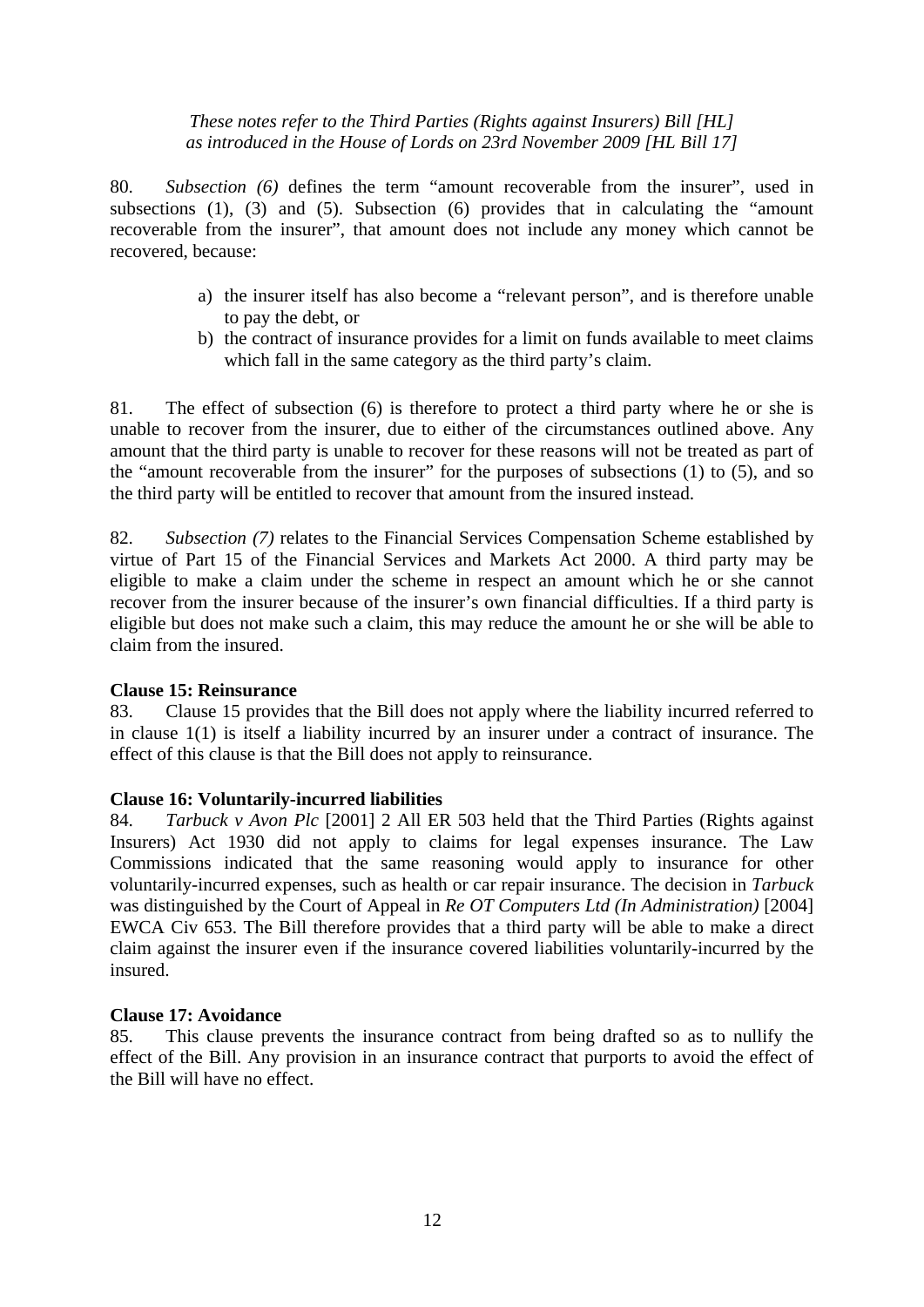#### **Clause 18: Cases with a foreign element**

86. Clause 18 provides the Bill will apply irrespective of whether the case has any foreign elements (for example, if the insurer is based overseas).

#### **Clause 19: Power to amend Act**

87. Clause 19 gives the Secretary of State a power by order to amend clause 4, 5 or 6 to take account of Northern Ireland legislation. The Secretary of State may update references to Northern Ireland legislation or add a reference to Northern Ireland legislation where in the opinion of the Secretary of State it corresponds with a provision of the law of England and Wales or the law of Scotland which is referred to in the clause being amended.

88. *Subsection (4)* provides for the order to be subject to the affirmative resolution procedure, which means that the order cannot be made until it is approved by a resolution of each House of Parliament.

#### **Clause 20: Amendments, transitionals, repeals, etc and Schedules 2 and 3**

89. *Subsection (1)* gives effect to Schedule 2 which replaces references to the 1930 Acts in other legislation with references to the Bill.

90. *Subsection (2)* gives effect to Schedule 3 which sets out the provisions governing the transition from the 1930 Acts to the Bill. They provide that if the insured incurs liability to the third party after the commencement day, or if the insured becomes a relevant person after the commencement day, then the Bill will apply to the claim. If both of these occur before commencement day, the 1930 Acts will continue to apply. In the case of a transfer caused by the death of an insolvent insured, the 1930 Acts will apply to cases where the insured died before the commencement day, but otherwise the Bill will apply. The "commencement day" is the day the Act resulting from the Bill is brought into force.

## **Clause 21: Short title, commencement and extent**

91. *Subsection (2)* provides that the Act will come into force on a day specified by the Secretary of State by order.

92. *Subsections (3) to (6)* specify the territorial extent of the Bill. Please see the section on Territorial Extent and Application above.

## **FINANCIAL EFFECTS**

93. Implementation of the provisions of the Bill would impose no additional burden on the Consolidated Fund or the National Loans Fund. Nor would the Bill have an effect on public expenditure.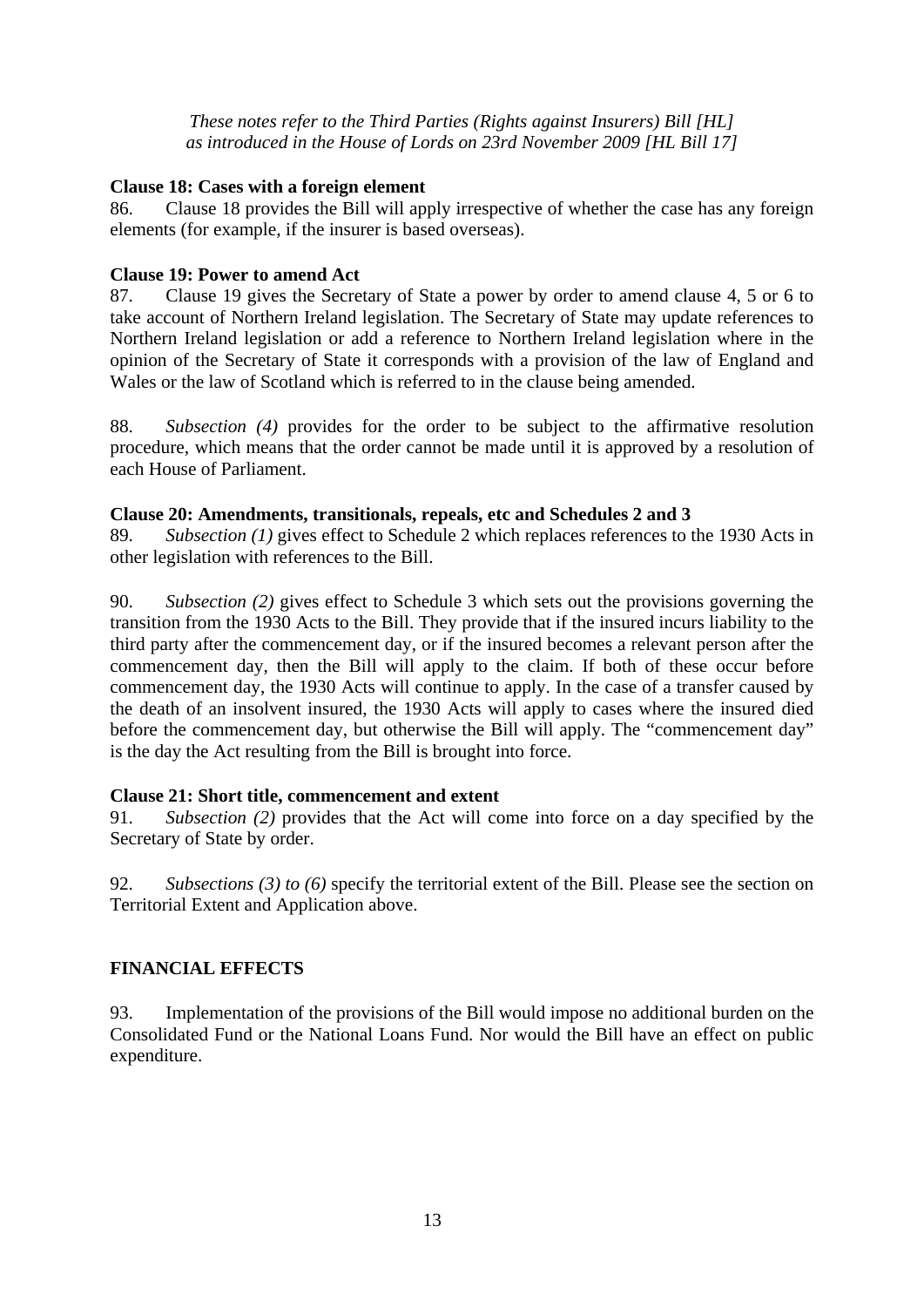## **PUBLIC SECTOR MANPOWER**

94. No significant change in the workload of any Government department or agency is anticipated on the implementation of this Bill.

## **SUMMARY OF THE IMPACT ASSESSMENT**

95. An Impact Assessment of the Bill's provisions has been published alongside the Bill. It concludes that the costs of the Bill would be insignificant, and the benefits moderate but real. The Impact Assessment sets out the impact of the Bill on small business, carbon emissions, and equality (race, disability and gender). A small firms impact test was carried out and found that the impact of the Bill would likely be neutral or of benefit to small businesses. In the areas of carbon emissions and equality the Bill would be neutral in effect. The Impact Assessment is available for Peers from the Printed Paper Office in the House of Lords, and for Members of the House of Commons from the Vote Office.

#### **COMPATIBILITY WITH THE EUROPEAN CONVENTION ON HUMAN RIGHTS**

96. The Bill is considered to be compatible with the Convention rights. By removing the need for the third party to sue the insured the Bill potentially engages the insured's Article  $6(1)$  rights (right to a fair trial), but clauses 2(9) and 3(8) have the effect that the insured will not be bound if not a party to the proceedings.

97. The insurer's Article 1, First Protocol rights (protection of property) taken together with its Article 6(1) rights are also potentially engaged since a third party will be able to sue the insurer directly (as opposed to *having* to establish the insured's liability first). This results in the diversion of money from one party to another in that the proceeds of the insurance policy will be paid to the third party not the insured, but it is very unlikely that there will be any adverse impact on present expectations or interests (amounting to "possessions" for the purposes of the Article); and given the balancing of the interests involved the Bill is considered to comply with the Convention rights.

98. Section 19 of the Human Rights Act 1998 requires the Minister in charge of a Bill in either House of Parliament to make a statement about the compatibility of the provisions of the Bill with the Convention rights (as defined by section 1 of that Act). Lord Bach has made a statement in the following form –

"In my view the provisions of the Third Parties (Rights against Insurers) Bill [HL] are compatible with the Convention rights."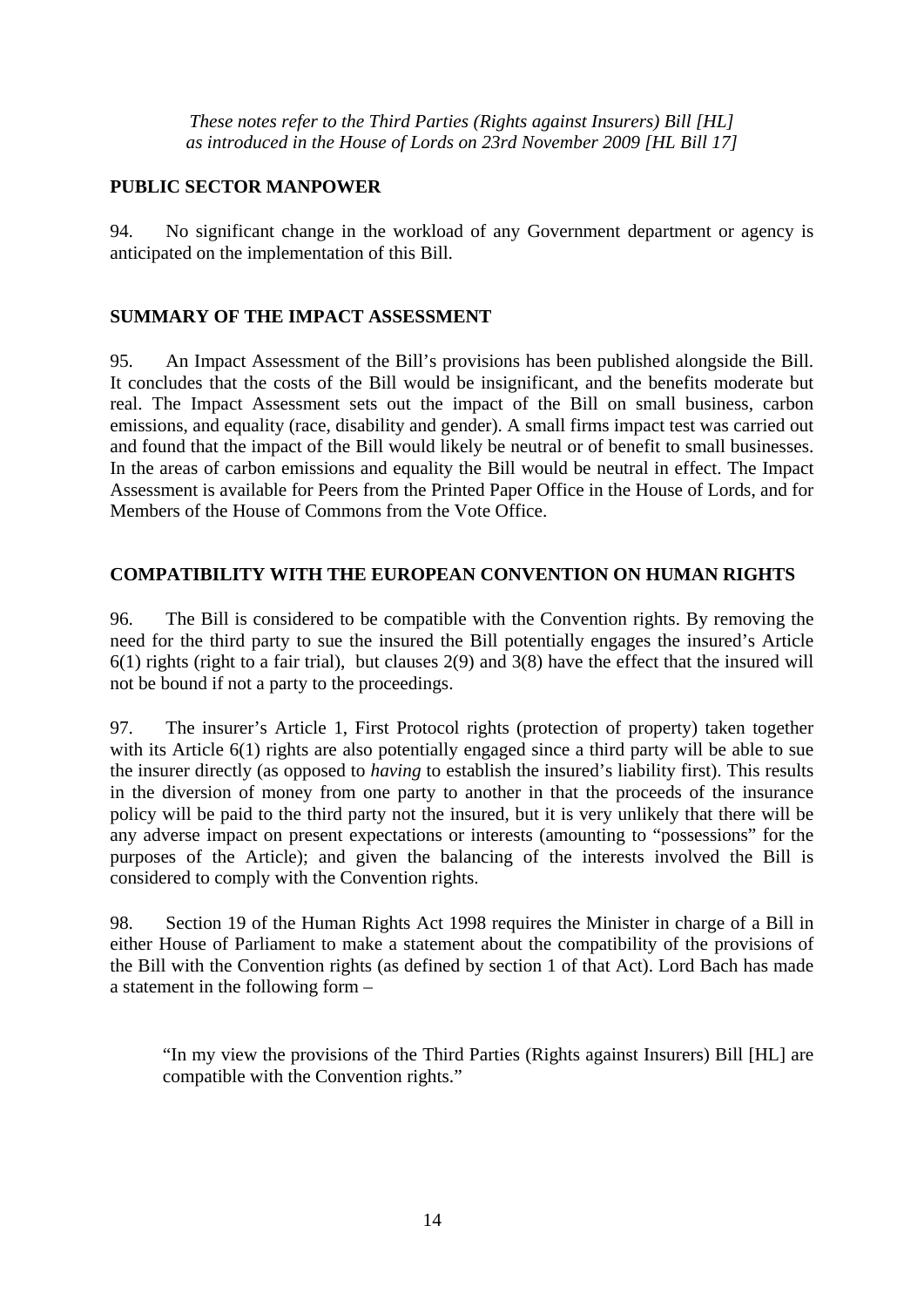## **COMMENCEMENT**

99. The Bill will come into force on such day as the Secretary of State may specify by order (clause 20(2)).